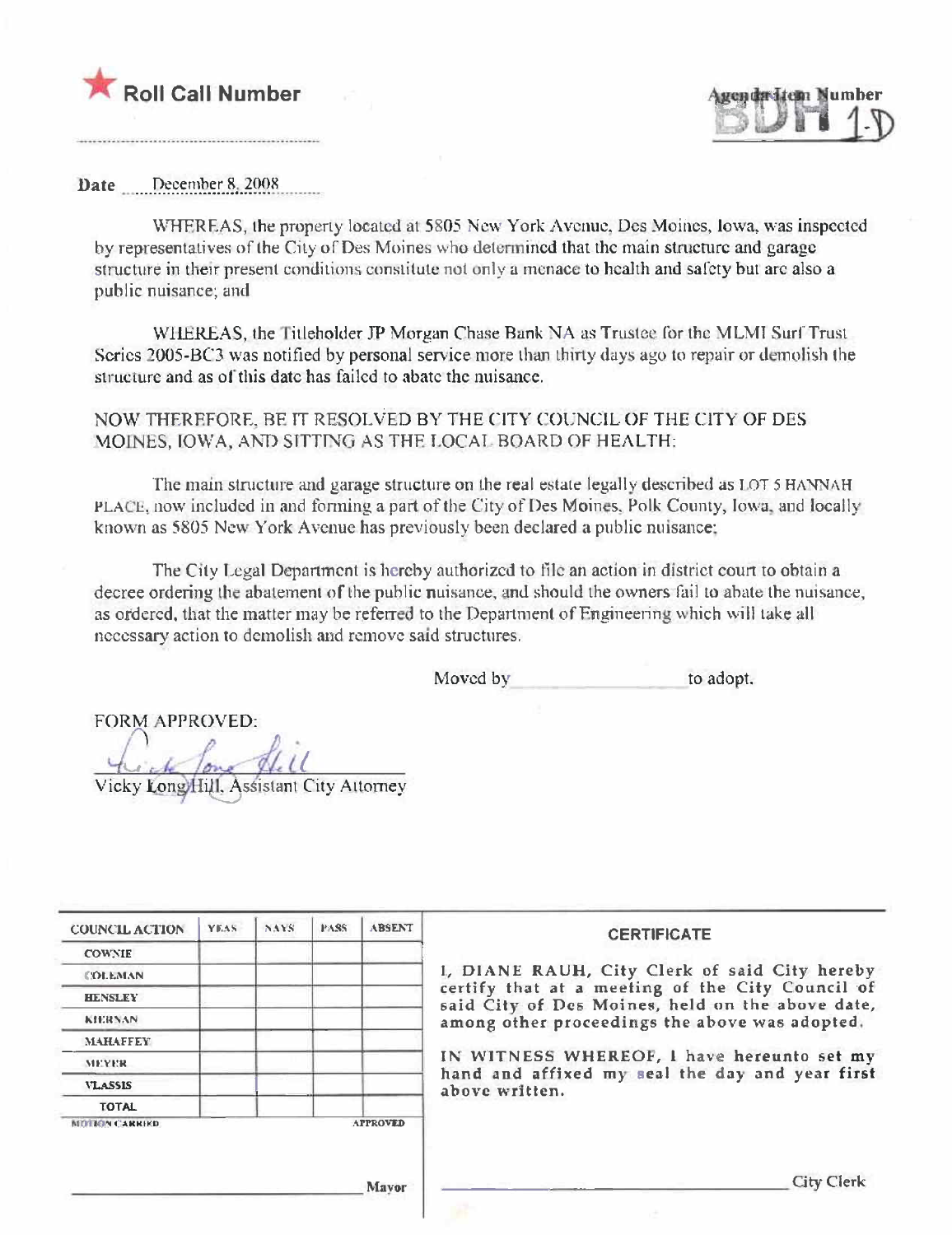

## **PUBLIC NUISANCE NOTICE OF INSPECTION** NEIGHBORHOOD INSPECTION DIVISION **COMMUNITY DEVELOPMENT DEPARTMENT CITY OF DES MOINES, IOWA**



## DATE OF NOTICE: September 9, 2008 DATE OF INSPECTION: **August 26, 2008 CASE NUMBER:** COD2008-06116 **PROPERTY ADDRESS:** 5805 NEW YORK AVE

**LEGAL DESCRIPTION: LOT 5 HANNAH PLACE** 

**JP MORGAN CHASE BANK Title Holder** CT CORPORATION SYS. REG. AGENT **818 WEST SEVENTH ST** LOS ANGELES CA 90017

An inspection of the referenced property was conducted for its conformance to the Municipal Code of the City of Des Moines. It has been determined from that inspection that the dwelling currently constitutes not only a menace to health and safety, but is also a public nuisance. Accordingly, the dwelling will be placarded as unfit for human habitation pursuant to the Municipal Code of the City of Des Moines and the Code of Iowa.

If not occupied at the present time, the dwelling is to remain vacant and unoccupied until occupancy is authorized by this office. If the dwelling is occupied, it must be vacated immediately. If procedures to vacate the premises are not undertaken immediately upon receipt of this notice, and in no case later than seven (7) days, the City will issue a Municipal Infraction in accordance with Section 60-304 and 60-306 pursuant to the Municipal code of the City of Des Moines. Additionally, if the property had a Certificate of Inspection, it is hereby revoked.

Attached is a listing of the violations existing on the date of the inspection and a recommendation as to the remedial action required to correct such violations. Failure to correct these violations will result in legal action. The violations noted must be corrected within 30 days from the date of this notice. The violations noted must be corrected within 30 days from the date of this notice. Failure to correct these violations will result in a request to the City Council, sitting as the board of Health, to approve legal action. As a result of this public nuisance action there will be costs incurred by the City. Costs will be billed out when the nuisance has been abated. Failure to pay the costs will result in collection by assessment to the property or personal judgment.

## ALL ELECTRICAL, MECHANICAL, PLUMBING, AND STRUCTURAL COMPONETS IN NEED OF REPLACEMENT OR REPAIR, ARE TO BE BROUGHT TO MINIMUM CODE REQUIREMENTS WITH NECESSARY PERMITS AS REQUIRED TO MEET CITY CODES.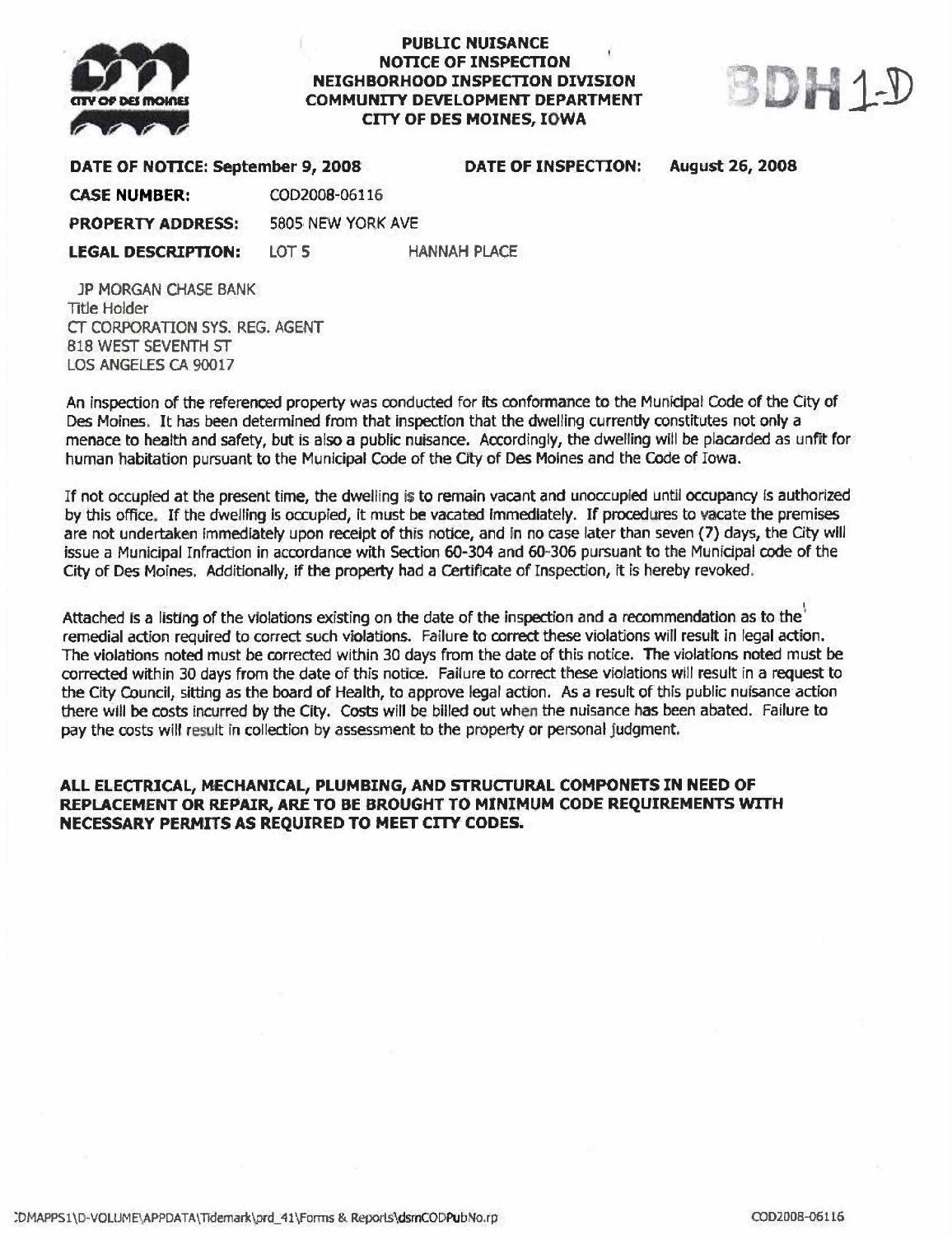Appropriate building permits may be required for those violations noted in the "special Requirements" section the notice. Should you have questions regarding permits, contact the Permit and Development Center at 283-4200. All work performed by a contractor or you must be completed in a workmanlike manner. If you plan to renovate the structure and it has been vacant for a period in excess of one year, there may be zoning issues, which will affect the proposed use of the structure and/or real estate. Please contact the Development Zoning Division at 283-4207 to determine what the legal use for the structure and/or the real estate is prior to commencement of any renovation.

If you believe the building is beyond repair and decide to remove it, all debris must be removed from the property and the basement excavation if any, filled in the manner required by the City. You are encouraged to arrange for this demolition yourself; however a demolition permit must be obtained from the Building Department. In the event you are unable to arrange for demolition, you may sign a waiver voluntarily authorizing the City to do so. However, the city may take a personal judgment against you for the costs of removal.

If you no longer own the property, notify us in writing of the name, address, and telephone number of the new owner. A copy of the real estate contract or deed, if it has not been recorded at the Polk county Recorder's Office, shall likewise be furnished to the Neighborhood Inspection Division.

Should you have any questions, feel free to call. I can usually be reached between 8:00am and 9:00am, Monday through Friday.

**Richard Bright** 

5151 283-

DATE MAILED: 9/9/2008

**MAILED BY: KMN**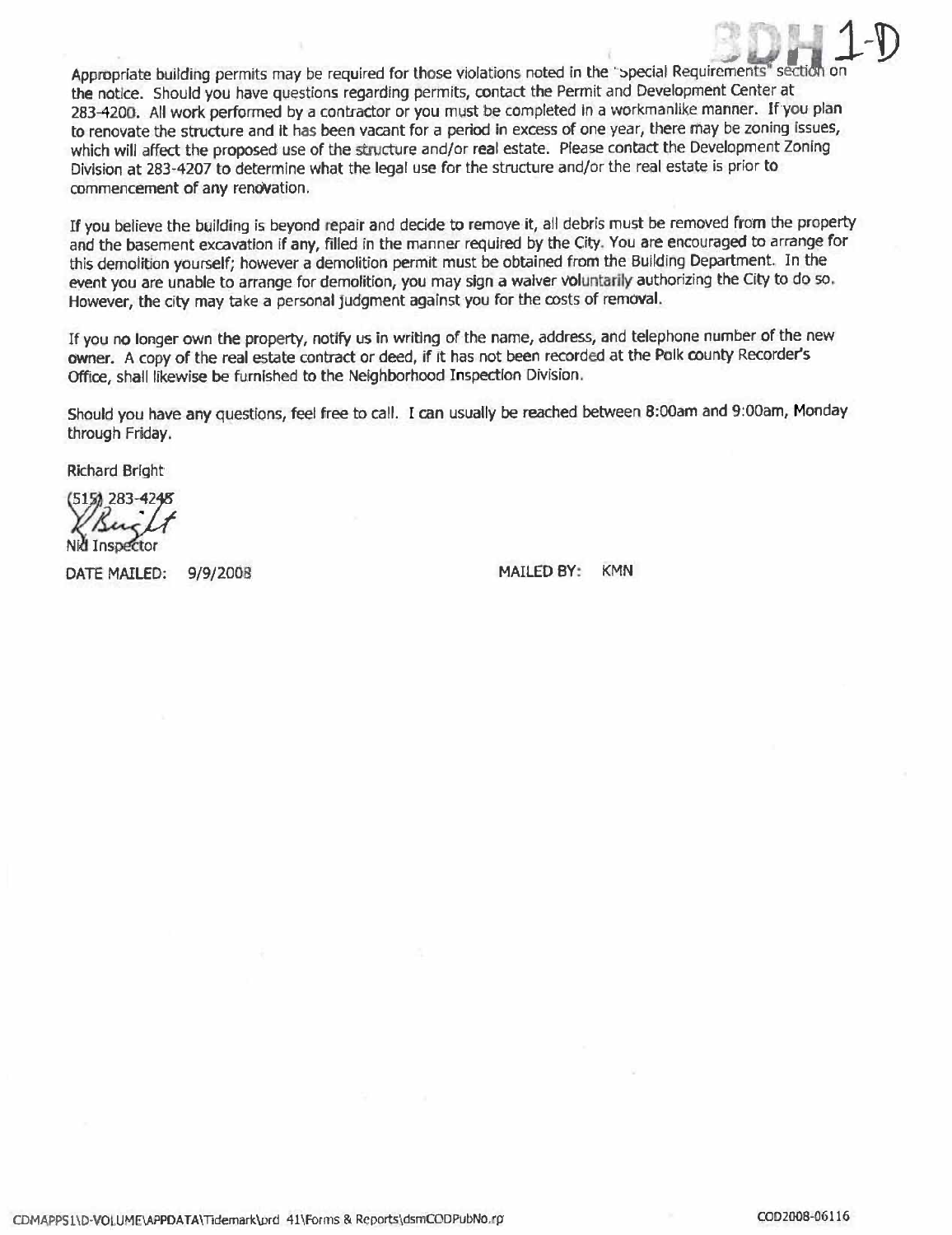

| Component:<br><b>Requirement:</b>        | Wiring<br><b>Electrical Permit</b>                       | Defect:<br>Location: Garage | <b>Improperly Installed</b>                |
|------------------------------------------|----------------------------------------------------------|-----------------------------|--------------------------------------------|
| <b>Comments:</b>                         |                                                          |                             |                                            |
| <b>Component:</b><br><b>Requirement:</b> | <b>Exterior Doors/Jams</b>                               | Defect:<br>Location: Garage | In poor repair                             |
| <b>Comments:</b>                         |                                                          |                             |                                            |
| Component:<br>Requirement:               | Foundation<br><b>Building Permit</b>                     | Defect:                     | In poor repair<br>Location: Main Structure |
| <b>Comments:</b>                         |                                                          |                             |                                            |
| <b>Component:</b><br><b>Requirement:</b> | Windows/Window Frames<br><b>Building Permit</b>          | Defect:                     | In poor repair<br>Location: Main Structure |
| <b>Comments:</b>                         |                                                          |                             |                                            |
| <b>Component:</b><br>Requirement:        | <b>Exterior Doors/Jams</b><br><b>Building Permit</b>     | Defect:                     | In poor repair                             |
| <b>Comments:</b>                         |                                                          |                             | <b>Location: Main Structure</b>            |
| Component:<br><u>Requirement:</u>        | Stairs/Stoop<br><b>Building Permit</b>                   | Defect:                     | In poor repair                             |
| <b>Comments:</b>                         |                                                          |                             | Location: Main Structure                   |
| Component:<br>Requirement:               | <b>Interior Stairway</b><br><b>Building Permit</b>       | <b>Defect:</b>              | In poor repair                             |
| <b>Comments:</b>                         |                                                          |                             | Location: Throughout                       |
| <b>Component:</b><br><b>Requirement:</b> | <b>Interior Walls /Ceiling</b><br><b>Building Permit</b> | Defect:                     | In poor repair<br>Location: Throughout     |
| Comments:                                |                                                          |                             |                                            |

Areas that need attention: 5805 NEW YORK AVE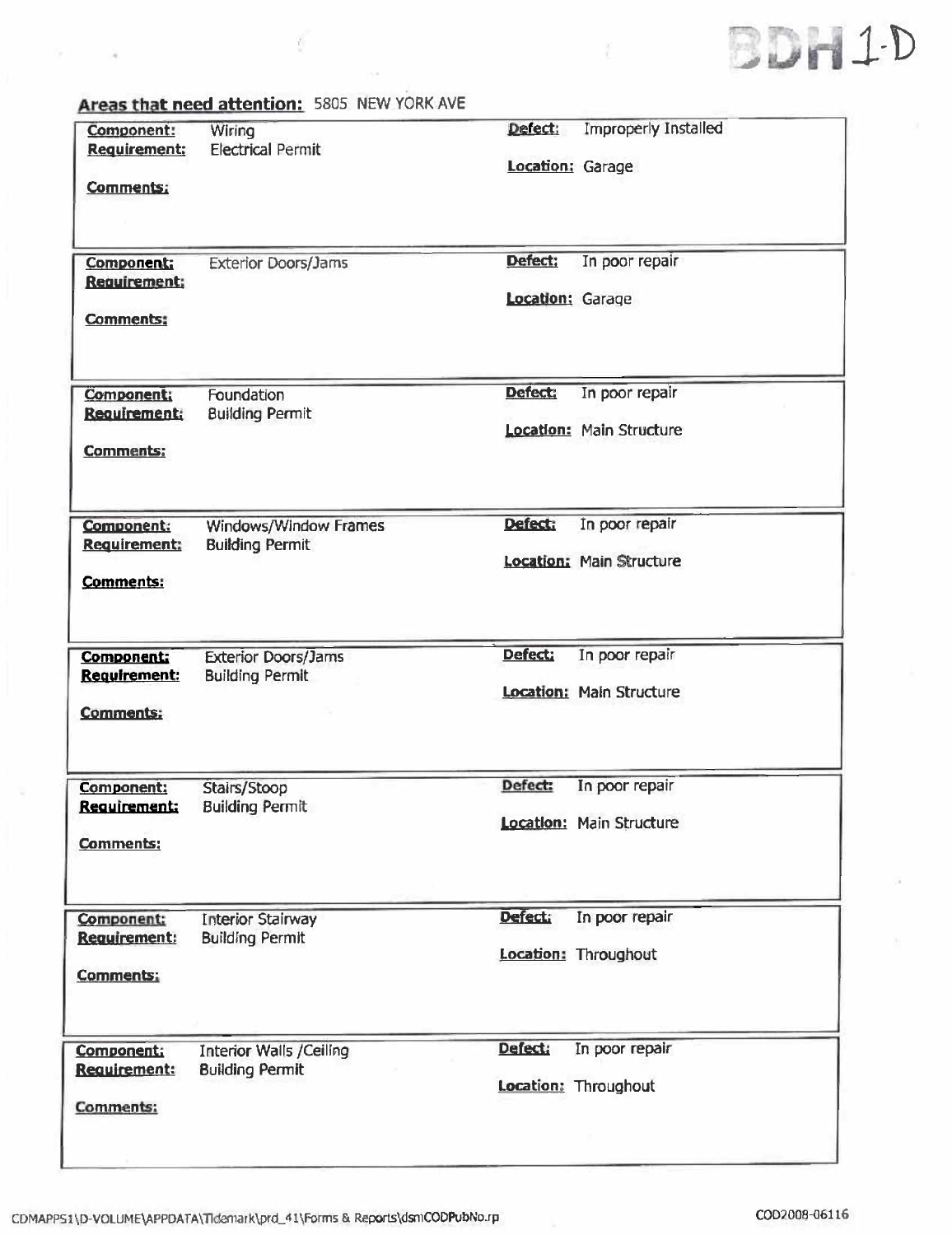| Component:<br>Requirement:                     | Smoke Deter's                                              | Defect: | In poor repair                  |  |
|------------------------------------------------|------------------------------------------------------------|---------|---------------------------------|--|
|                                                | <b>Building Pen</b>                                        |         | Location: Throughout            |  |
| <b>Comments:</b>                               |                                                            |         |                                 |  |
|                                                |                                                            |         |                                 |  |
| <b>Component:</b>                              | <b>Electrical System</b>                                   | Defect: | In poor repair                  |  |
| <b>Requirement:</b>                            | <b>Electrical Permit</b>                                   |         |                                 |  |
|                                                |                                                            |         | Location: Throughout            |  |
| <b>Comments:</b>                               |                                                            |         |                                 |  |
|                                                |                                                            |         |                                 |  |
| Component:                                     | <b>Exterior Walls</b>                                      | Defect: | In poor repair                  |  |
| Requirement:                                   | <b>Building Permit</b>                                     |         |                                 |  |
| <b>Comments:</b>                               |                                                            |         | <b>Location: Main Structure</b> |  |
| <b>Component:</b><br>Requirement:              |                                                            | Defect: |                                 |  |
|                                                |                                                            |         | Location: Basement              |  |
| <b>Comments:</b>                               | No access- entry required for a full & complete inspection |         |                                 |  |
| <b>Component:</b>                              | <b>Plumbing System</b>                                     | Defect: | In poor repair                  |  |
| <b>Requirement:</b>                            | Plumbing Permit                                            |         |                                 |  |
| <b>Comments:</b>                               |                                                            |         | Location: Throughout            |  |
|                                                | Mechanical System                                          | Defect: | In poor repair                  |  |
|                                                |                                                            |         |                                 |  |
|                                                | Mechanical Permit                                          |         |                                 |  |
| Component:<br>Requirement:<br><b>Comments:</b> |                                                            |         | Location: Throughout            |  |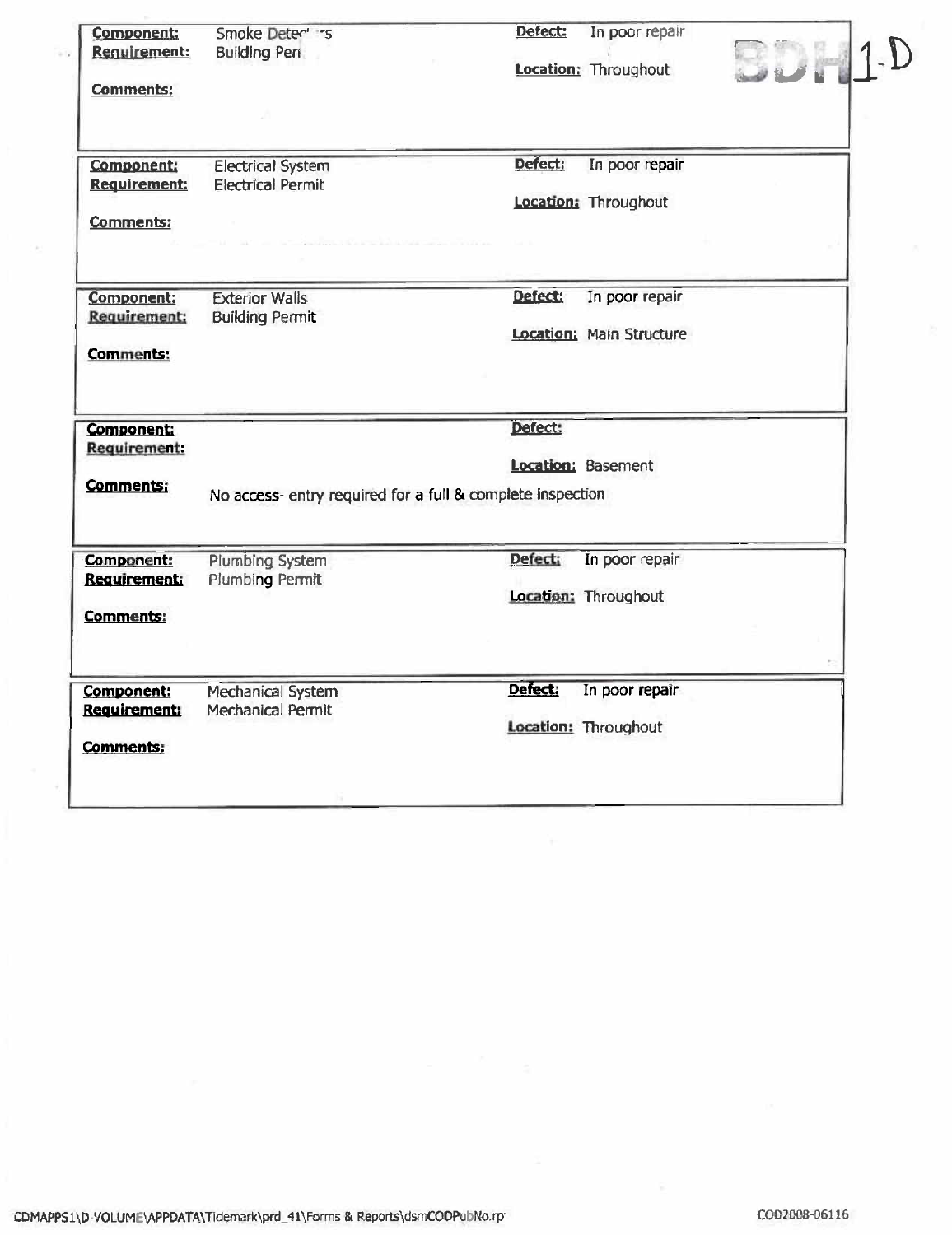